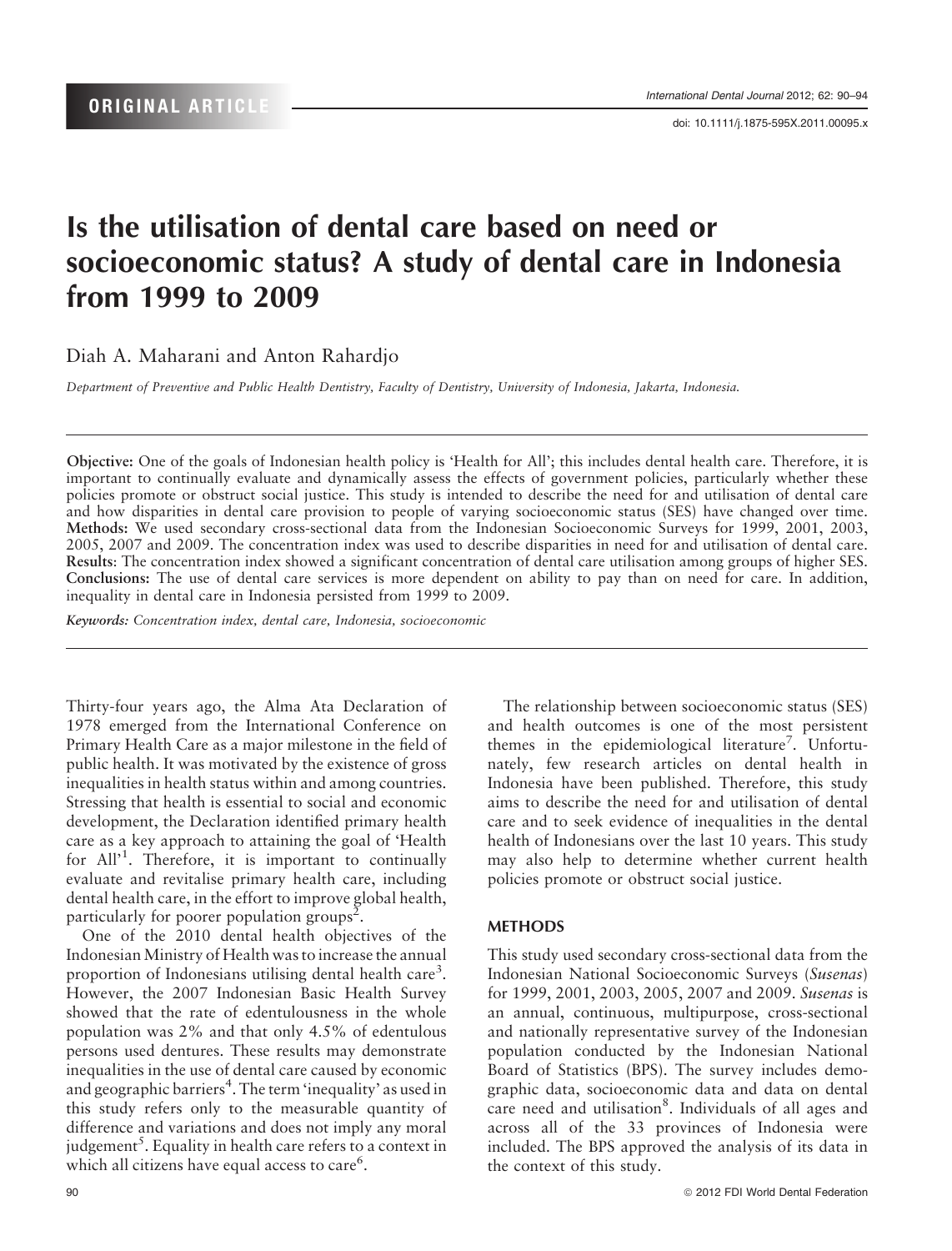Respondents were asked a single question on their self-perceived need for dental care within a 1-month recall period. Answers were categorised as 'Yes' or 'No' responses. In addition, data on dental care utilisation within a 1-month recall period were collected. This information was also obtained by means of a single question in the interview, to which responses were categorised as 'Yes' or 'No' answers. A set of variables available in the Susenas data was selected to describe the proportion of respondents reporting perceived need for and utilisation of dental care services $9-12$ . In the present study, the respondents were categorised by age  $\left( \text{& } 15, \text{ } 15-29, \text{ } 30-44, \text{ } 45-59, \text{ } \geq 60 \text{ years} \right)$ , gender (female, male), SES quintile (first to fifth quintiles) and residence (rural, urban). Socioeconomic status was adjusted for the size and age structures of households. Total household consumption was divided by the adultequivalence scale. Following previous studies, the adultequivalence scale was defined as:  $e_h = (A_h + \alpha K_h)^{\theta}$ , where  $A_h$  is the number of adults in household h and  $K_h$ is the number of children (aged  $0-14$  years)<sup>13,14</sup>.

The data were weighted to ensure that the sample was representative of the Indonesian population. A P-value of < 0.05 was used throughout the study to denote statistical significance. Descriptive statistics were generated to describe the proportions of respondents reporting perceived need for and utilisation of dental care from 1999 to 2009. All statistical analyses were performed using STATA Version 9 (StataCorp LP, College Station, TX, USA).

The methods used in this study were conceptually identical to those proposed in previous studies<sup>15-19</sup>. Disparity in dental care was described by measuring inequality in need for and utilisation of dental care. We used the concentration index (C) as a numerical measure of inequality in need for and use of dental care as related to SES and as a determinant of the significance of any inequality measures. C lies in the range of  $-1$  to  $+ 1$ , with a negative (or positive) value, which represents inequality in favour of groups with a lower (or higher) SES. A value of 0 indicates that there is no inequality and refers to a context in which everyone has access to the same amount of dental care<sup>20,21</sup>. For weighted data, C can be conveniently computed using the following equation:  $\frac{2\sigma_{\rm R}^2}{y_i}$  y<sub>i</sub> =  $\alpha$  +  $\gamma R_i + \varepsilon_i^{18,21}$ , where dental care need and utilisation is denoted by  $y_i$ , and  $\bar{y_i}$  is its weighted mean. In our study,  $y_i$  is binary and indicates whether a respondent had needed and had actually received dental care within a 1-month recall period.  $R_i$  is the weighted relative fractional rank of the ith individual in the SES distribution.  $R_i = i/N$ , where  $i = 1$  for the poorest and  $i = N$  for the richest. N is the sample size.  $\sigma_R^2$  is the weighted variance of  $R_i$ . The ordinary least squares (OLS) estimate of  $\gamma$  is equal to the C associated with need for and utilisation of dental care.

This research was conducted in full accordance with the World Medical Association's Declaration of Helsinki. Moreover, the data employed in this study were secondary data and written consent was obtained from the study participants. Ethical approval was attained from the ethics committee of the Faculty of Dentistry, University of Indonesia.

### **RESULTS**

The age group with the highest number of respondents to Susenas referred to those aged  $< 15$  years  $(31.01\%$ of all respondents). However, individuals reporting perceived need for and utilisation of dental care were more concentrated in the 30–44-year-old group (Table 1). Despite the greater number of male respondents in the Susenas sample, perceived need for and utilisation of dental care were greater among female than male respondents. A large proportion (40.04%) of Susenas respondents were wealthy (fourth and fifth quintiles). However, respondents in the lowest SES quintile reported the highest (21.88%) need for dental care. Dental care was predominantly utilised by the wealthiest group (22.79%). Perceived need for and utilisation of dental care were high in rural areas. These results were in accordance with the geographic composition of Susenas respondents, more than half (63.39%) of whom lived in rural areas.

Table 2 shows that the concentration index of need for dental care was positive and gradually decreased in 1999, 2001 and 2003, respectively. This result means that dental care need was initially more concentrated

Table 1 Descriptive statistics for proportions of all Susenas respondents, those who perceived a need for dental care and those who utilised dental care in 1999, 2001, 2003, 2005, 2007 and 2009

|                      | All<br>respondents,<br>$\%$ | Respondents<br>who perceived<br>need for<br>dental care, % | Respondents<br>who received<br>dental care, % |  |
|----------------------|-----------------------------|------------------------------------------------------------|-----------------------------------------------|--|
| Age, years           |                             |                                                            |                                               |  |
| ~15                  | 31.01                       | 21.49                                                      | 22.27                                         |  |
| $15 - 29$            | 26.54                       | 26.20                                                      | 22.75                                         |  |
| $30 - 44$            | 21.97                       | 28.23                                                      | 28.10                                         |  |
| $45 - 59$            | 13.11                       | 17.27                                                      | 18.59                                         |  |
| $\geq 60$            | 7.37                        | 6.80                                                       | 8.30                                          |  |
| Gender               |                             |                                                            |                                               |  |
| Female               | 49.86                       | 51.21                                                      | 51.72                                         |  |
| Male                 | 50.14                       | 48.79                                                      | 48.29                                         |  |
| Socioeconomic status |                             |                                                            |                                               |  |
| Poorest              | 19.80                       | 21.88                                                      | 19.17                                         |  |
| 2nd quintile         | 19.71                       | 19.40                                                      | 16.98                                         |  |
| 3rd quintile         | 20.40                       | 20.31                                                      | 19.25                                         |  |
| 4th quintile         | 20.77                       | 20.46                                                      | 21.81                                         |  |
| Richest<br>19.27     |                             | 17.96                                                      | 22.79                                         |  |
| Residence            |                             |                                                            |                                               |  |
| Rural                | 63.39                       | 69.48                                                      | 65.17                                         |  |
| Urban                | 36.61                       | 30.52                                                      | 34.83                                         |  |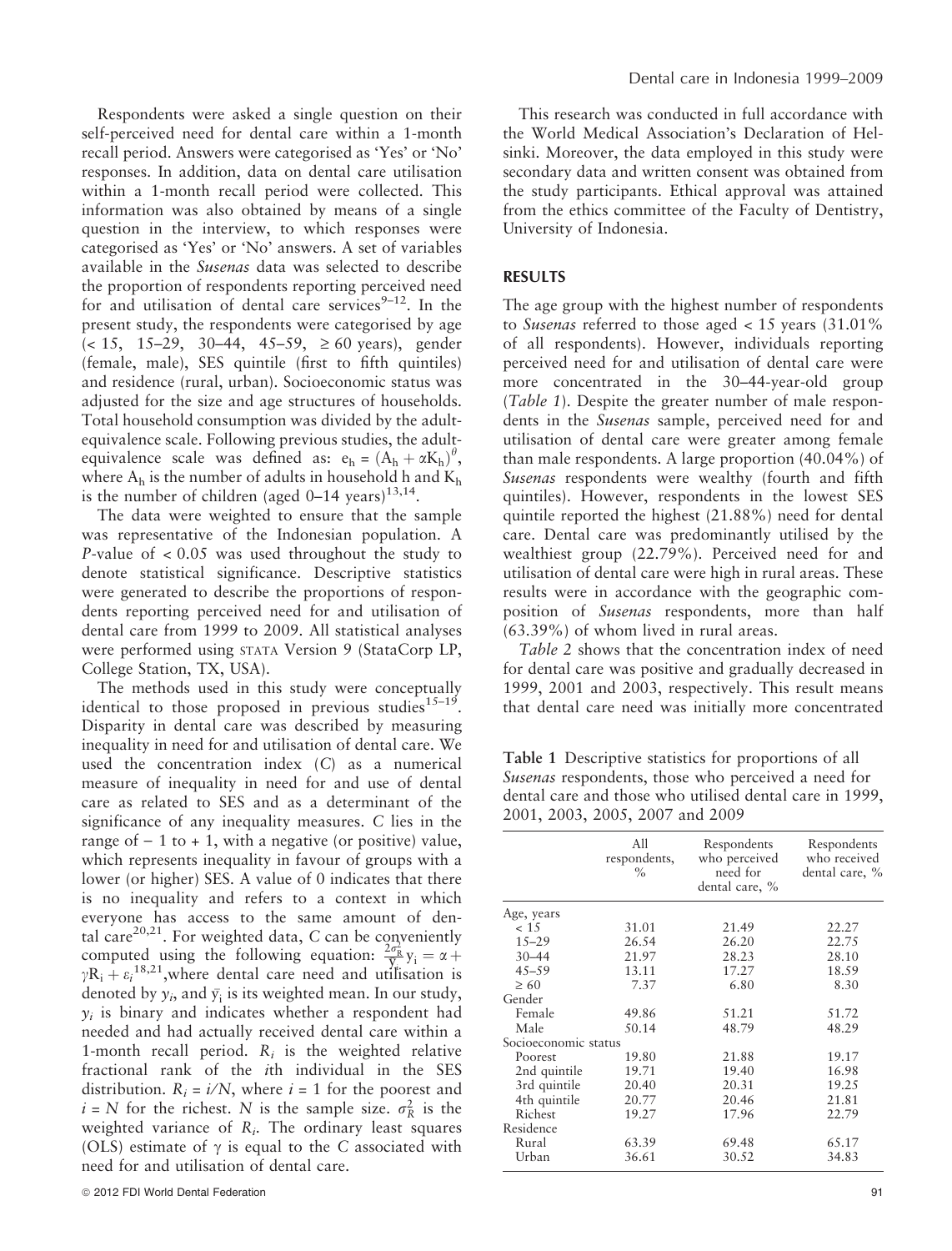|                                                 | Dental care need                  |                                   |                                   |                                                      |                                                    |                                                    |  |
|-------------------------------------------------|-----------------------------------|-----------------------------------|-----------------------------------|------------------------------------------------------|----------------------------------------------------|----------------------------------------------------|--|
|                                                 | 1999                              | 2001                              | 2003                              | 2005                                                 | 2007                                               | 2009                                               |  |
| Concentration index<br>Standard error<br>95% CI | 0.103<br>0.000<br>$0.076 - 0.131$ | 0.026<br>0.000<br>$0.014 - 0.038$ | 0.019<br>0.002<br>$0.007 - 0.031$ | $-0.045$<br>0.000<br>$(-0.0.052 \text{ to } -0.038)$ | $-0.044$<br>0.000<br>$(-0.060 \text{ to } -0.028)$ | $-0.025$<br>0.000<br>$(-0.033 \text{ to } -0.017)$ |  |

Table 2 Concentration index of dental care need in Indonesia in 1999, 2001, 2003, 2005, 2007 and 2009

Bold values indicate statistically significant parameters at  $P < 0.05$ .

95% CI, 95% confidence interval.

|  |  |  | Table 3 Concentration index of dental care utilisation in Indonesia in 1999, 2001, 2003, 2005, 2007 and 2009 |  |  |  |  |  |
|--|--|--|--------------------------------------------------------------------------------------------------------------|--|--|--|--|--|
|--|--|--|--------------------------------------------------------------------------------------------------------------|--|--|--|--|--|

|                                                 |                                   | Dental care utilisation           |                                   |                                   |                                   |                                   |  |
|-------------------------------------------------|-----------------------------------|-----------------------------------|-----------------------------------|-----------------------------------|-----------------------------------|-----------------------------------|--|
|                                                 | 1999                              | 2001                              | 2003                              | 2005                              | 2007                              | 2009                              |  |
| Concentration index<br>Standard error<br>95% CI | 0.017<br>0.000<br>$0.002 - 0.033$ | 0.140<br>0.000<br>$0.118 - 0.161$ | 0.126<br>0.000<br>$0.103 - 0.148$ | 0.061<br>0.000<br>$0.047 - 0.075$ | 0.054<br>0.000<br>$0.039 - 0.068$ | 0.034<br>0.000<br>$0.019 - 0.135$ |  |

Bold values indicate statistically significant parameters at  $P < 0.05$ .

95% CI, 95% confidence interval.

among groups of higher SES. The decreasing value illustrates the decrease in inequality. However, in 2005, 2007 and 2009, the C-value was negative, indicating that the need for dental care shifted to persons of lower SES. Nevertheless, the concentration index for dental care utilisation was consistently positive (Table 3). This result indicates that utilisation of dental care was significantly concentrated among higher SES groups.

# DISCUSSION

Despite the high proportion of child respondents to Susenas, the number of individuals reporting perceived need for and utilisation of dental care was greater in the adult group. This result possibly indicates a correlation between increasing age and increasing probability of dental illness. It may also indicate that dental problems affected the daily quality of life of these respondents, causing them to seek care. Although the number of male respondents to Susenas was higher than that of females, female respondents tended to perceive a need for and to use dental care more than males. These findings are supported by those of previous studies, which have reported that women tend to be more concerned with health-related and aesthetic aspects of themselves than men<sup>4</sup>. In addition, this result may also illustrate a higher prevalence of dental caries in females.

The lowest SES group reported the highest need for dental care. By contrast, dental care was predominantly utilised by the highest SES group, despite the fact that members of this group reported the lowest need for dental care. This result indicates that the utilisation of dental care depends more on ability to pay than on need

for care. The fact that they can afford to may be a major reason why members of this group access health care services<sup>12,19</sup>. The lower rate of dental care utilisation in the lower SES group illustrates the persistence of economic barriers to accessing dental care. The tendency towards a higher perceived need for and utilisation of dental care in rural areas may indicate that dental care services have not been well distributed. This explanation is consistent with data from the Indonesian Ministry of Health, which state that more than 70% of dentists in Indonesia are women who tend to live in urban areas. The higher concentration of dentists in urban areas is to be highlighted in policy recommendations designed to overcome geographic barriers to access to care for patients who live in rural areas, where most of the Indonesian population reside. Furthermore, it is evident that levels of dental care utilisation in rural areas do not meet levels of need for care. Urban areas demonstrated an opposite trend, with a slight overutilisation relative to the lower need for dental care. These data indicate that individuals who live in urban areas are better able to pay for dental care than those who reside in rural areas.

There is still some controversy in the literature regarding which indices of disparity are more accurate<sup>22–26</sup>. Nonetheless, because of its advantages, the concentration index (C) was used in this study to describe disparity in dental care. This index is able to demonstrate the socioeconomic dimension of inequalities in health: it reflects the experience of the entire population and is sensitive to changes in the distribution of the population across socioeconomic groups<sup>24,27</sup>. Our findings demonstrate that the C of dental care need was positive and that it decreased in 1999, 2001 and 2003. These findings indicate that need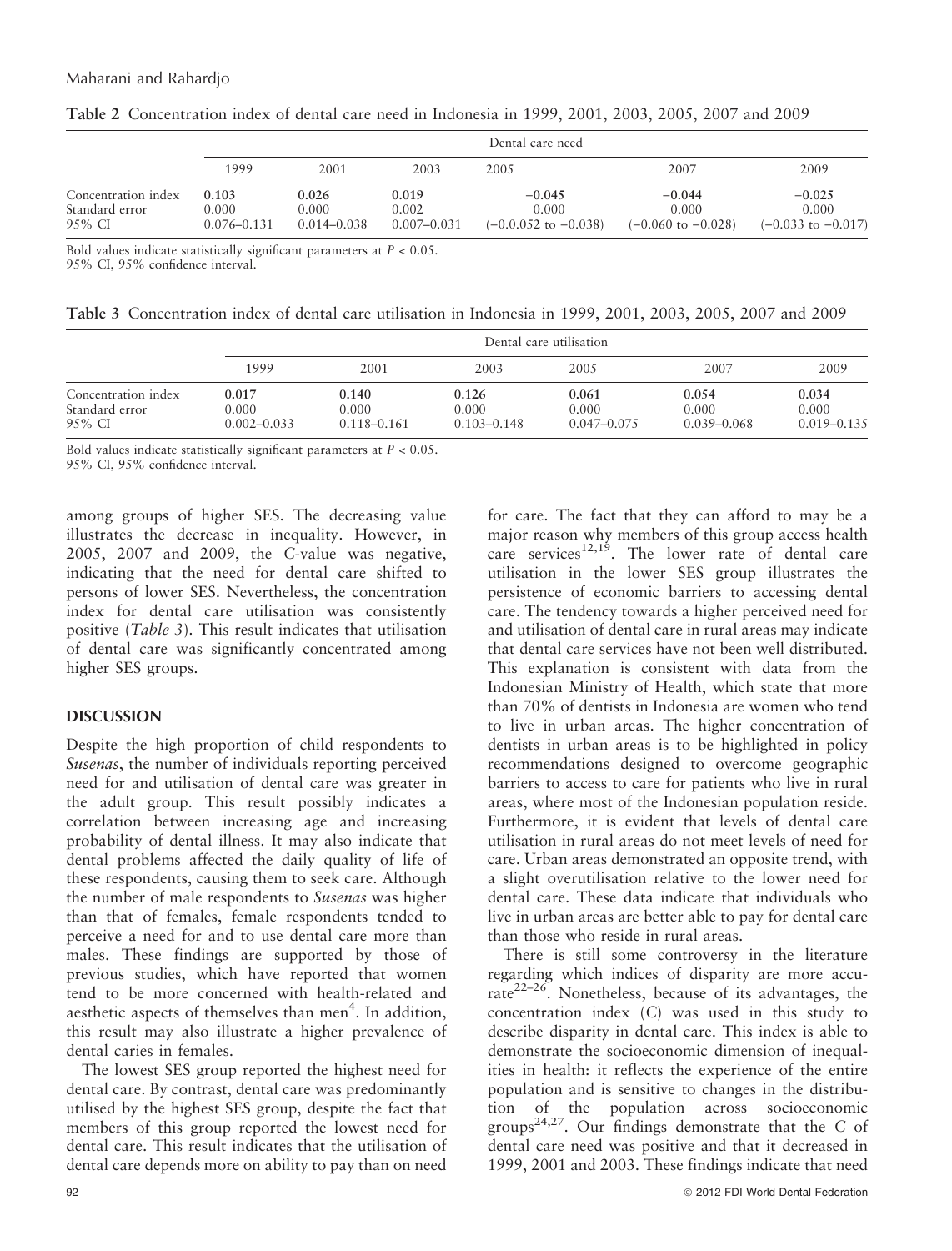for dental care was more concentrated among higher SES groups. Nonetheless, in the succeeding years, the value of C became negative, indicating that lower SES groups reported greater need for dental care. The change in the C-value for dental health care need from one that is pro-rich (favouring the rich) to one that is pro-poor (favouring the poor) may be explained by the increasing disparity between socioeconomic groups. Economic and geographic barriers to obtaining dental care have continued to increase. Furthermore, our findings support the existence of a pro-rich inequality in dental care utilisation. Although the C-value for dental care need shifted from year to year, demonstrating an increase in need for dental care in lower SES groups, the C-value for dental care utilisation was consistently positive, illustrating that the utilisation of dental care services was dominated by people in the higher SES groups. This result supports the previous statement that dental care utilisation depends more on ability to pay than it does on need, which disadvantages members of the lower SES groups.

The concentration index can potentially be used as an indicator of demonstrated disparity in health over  $time^{28}$ . Although reducing inequalities in health has become a major focus in Indonesian government policy, widening inequalities in dental health exist between higher and lower SES groups and between urban and rural populations in the country. Dental health inequalities will only be reduced through the implementation of an effective and appropriate dental health promotion policy that allocates resources on the basis of need. This study showed that the objectives of the Alma Ata Declaration have not yet been achieved in Indonesian dental care. Nonetheless, the Indonesian government is committed to establishing universal health care coverage. Perhaps, in this way, economic and geographic barriers can be overcome and 'Health for All' can be achieved.

#### Acknowledgement

This research was supported by the University of Indonesia and Statistics Indonesia, Republic of Indonesia.

#### Conflicts of interest

None declared.

#### **REFERENCES**

- 1. Hall JJ, Taylor R. Health for all beyond 2000: the demise of the Alma Ata Declaration and primary health care in developing countries. Med J Aust 2003 178: 17–20.
- 2. Montegut AJ. To achieve 'Health for All' we must shift the world's paradigm to 'Primary Care Access for All'. J Am Board Fam Med 2007 20: 514–517.
- 3. Thabrany H. Human resources in decentralised health systems in Indonesia: challenges for equity. Regional Health Forum 2006 10: 75–88.
- 4. Maharani DA. Inequity in dental care utilisation in the Indonesian population with a self-assessed need for dental treatment. Tohoku J Exp Med 2009 218: 229–239.
- 5. Kawachi I, Subramanian SV, Almeida-Filho N. A glossary for health inequalities. J Epidemiol Community Health 2002 56: 647–652.
- 6. Braveman P. Health disparities and health equity concepts and measurement. Annu Rev Public Health 2006 27: 167–194.
- 7. Watt R, Sheiham A. Inequalities in oral health: a review of the evidence and recommendations for action. Br Dent J 1999 187:  $1 - 10$ .
- 8. Maharani DA. Perceived need for and utilisation of dental care in Indonesia in 2006 and 2007: a secondary analysis. J Oral Sci 2009 51: 545–550.
- 9. Andersen RM. Revisiting the behavioural model and access to medical care: does it matter? J Health Soc Behav 1995 36: 1-10.
- 10. Wu B, Tran TV, Khatutsky G. Comparison of utilisation of dental care services among Chinese and Russian-speaking immigrant elders. J Public Health Dent 2005 65: 97–103.
- 11. Sabbah W, Leake JL. Comparing characteristics of Canadians who visited dentists and physicians during 1993/94: a secondary analysis. J Can Dent Assoc 2000 66: 90–95.
- 12. Wu B. Dental service utilisation among urban and rural older adults in China – a brief communication. J Public Health Dent 2007 67: 185–188.
- 13. Deaton A. The Analysis of Household Survey: A Microeconometric Approach to Development Policy, 1st edn. Baltimore, MD: Johns Hopkins University Press; 1997: 101–105.
- 14. Somkotra T, Detsomboonrat P. Is there equity in oral health utilisation: experience after achieving universal coverage. Community Dent Oral Epidemiol 2008 37: 85–96.
- 15. Goddard M, Smith P. Equity of access to healthcare services: theory and evidence from the UK. Soc Sci Med 2001 53: 1149– 1162.
- 16. Wagstaff A, Van Doorslaer E, Watanabe N. On decomposing the causes of health sector inequalities with an application to malnutrition inequalities in Vietnam. J Econometrics 2003 112: 207– 223.
- 17. Van Doorslaer E, Jones AM. Inequalities in self-reported health: validation of new approach to measurement. *J Health Econ* 2003 22: 61–87.
- 18. Lu JR, Leung GM, Kwon S et al. Horizontal equity in health care utilisation: evidence from three high-income Asian economies. Soc Sci Med 2007 64: 199–212.
- 19. O'Donnell O, Van Doorslaer E, Wagstaff A et al. Analyzing Health Equity using Household Survey Data: A Guide to Techniques and their Implementation. Washington, DC: International Bank for Reconstruction and Development, World Bank; 2007: 95–106.
- 20. Morris S, Sutton M, Gravelle H. Inequity and inequality in the use of dental services in Finland. Appl Health Econ Health Policy 2005 3: 251–262.
- 21. Van Doorslaer E, Clarke P, Savage E et al. Horizontal inequities in Australia's mixed public/private healthcare system. Health Policy 2008 86: 97–108.
- 22. Clarke PM, Gerdtham UG, Johannesson M et al. On the measurement of relative and absolute income-related health inequality. Soc Sci Med 2002 55: 123–128.
- 23. Erreygers G. Correcting the concentration index. J Health Econ 2009 28: 504–515.
- 24. Erreygers G. Correcting the concentration index: a reply to Wagstaff. J Health Econ 2009 28: 521–524.